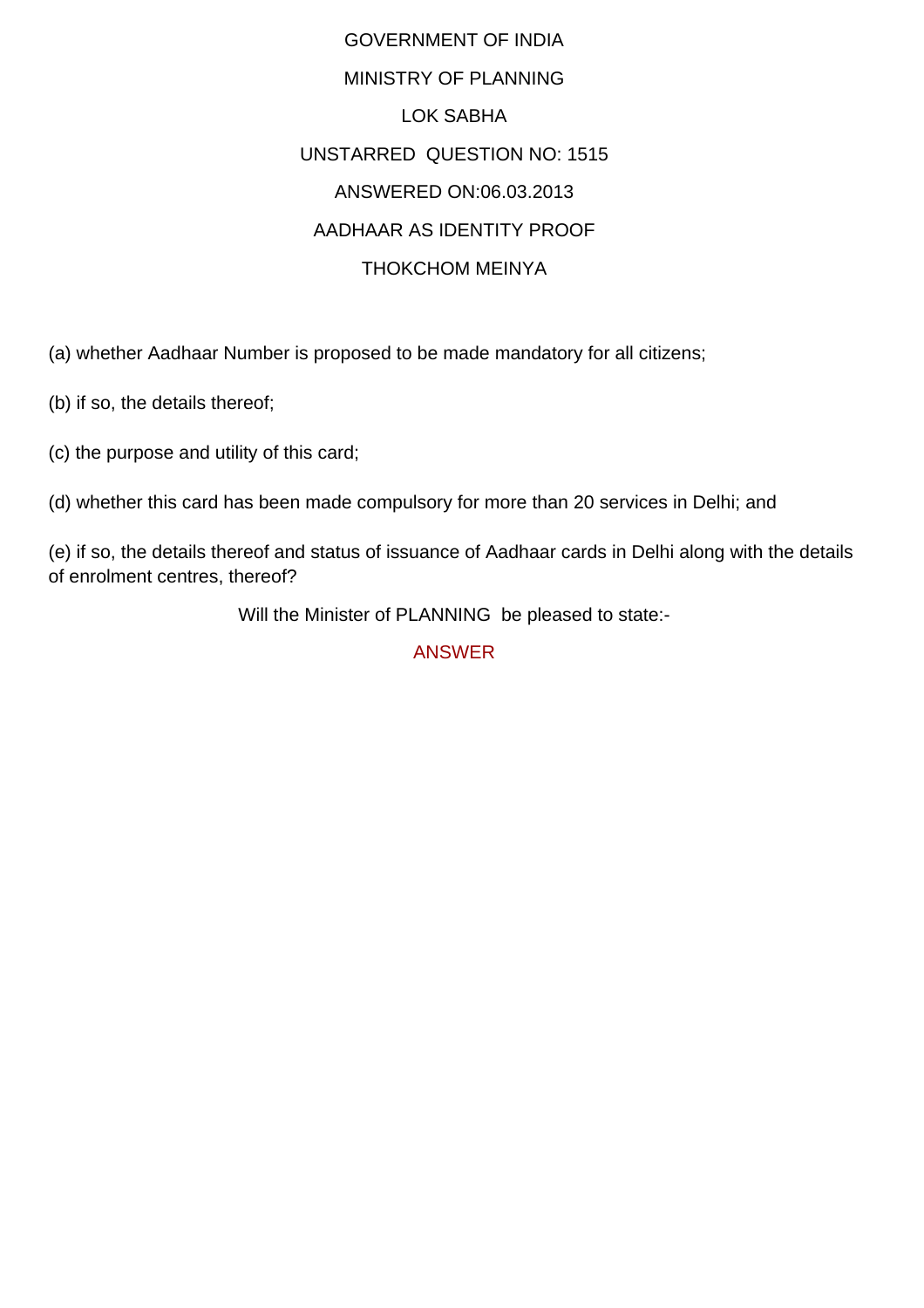## MINISTER OF STATE FOR PARLIAMNETARY AFFAIRS & PLANNING (SHRI RAJEEV SHUKLA)

(a) & (b) No, Sir.

 (c) Aadhaar is aimed at providing a soft identity infrastructure which can be used to re-engineer public services so that these can lead to efficient and better delivery of services. Aadhaar can also be utilized as a Proof of Identity (PoI) and Proof of Address (PoA) by central Government and various State Governments. Any decision to make Aadhaar mandatory for any particular services lies with the concerned Ministries/Departments or State Governments.

 (d) Government of NCT Delhi has made availing of certain services/certificates compulsorily linked to Aadhaar information. The resident has to provide Aadhaar number/Enrolment ID number.

 (e) The services/certificates so linked are mentioned in Appendix 'A'. As on date, more than 128 lakh Aadhaar numbers have been generated and around 128 centers are presently doing enrolments in NCT of Delhi.

Appendix 'A'

 The following services/certificates have been compulsorily linked with Aadhaar information by GNCTD:

Services:

- 1. Registration of Marriages under Hindu Marriage Act
- 2. Registration of Marriages under Special Marriage Act
- 3. Solemnization of Marriages
- 4. Registration of various documents in Sub Registrar Offices

Certificates:

- 1. SC/ST Certificate
- 2. OBC Certificate
- 3. Domicile Certificate

 4. Income Certificate (However the requirement of compulsory Aadhaar information of the applicant on the prescribed application form in respect of Income Certificates of Economically Weaker Section Category students has been subsequently kept in abeyance till further orders)

- 5. Birth Certificate
- 6. Death Certificate
- 7. Surviving member Certificate